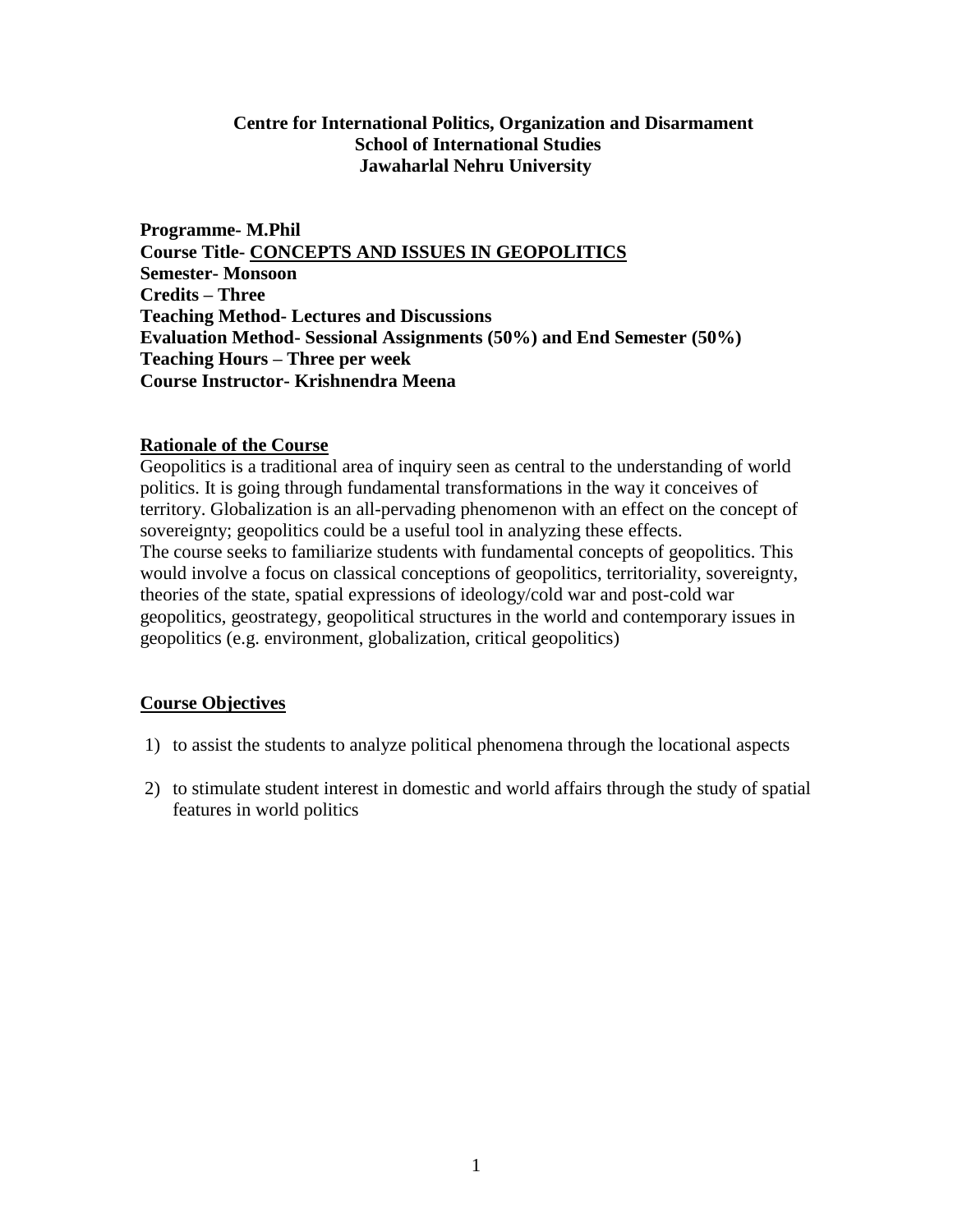# **Course Content**

# 1) A) Introduction to Geopolitics

# **a) Definitions of Geopolitics**

The basic definition would comprise of the one given by Saul B. Cohen, other theoretical perspectives by scholars like John Agnew, Geoffery Sloan and Gerard Toal would be covered

## **b) Geopolitical Structures**

The hierarchical geopolitical ordering as suggested by Cohen would be analysed and critically examined.

## **c) Geostrategy**

Locational aspects which make an impact upon relations among nations and resources of geostrategic importance would be discussed.

## B) Concepts in Geopolitics

# **a) Territoriality**

Space; Identification with Space and Territory and Contestations over **Territory** 

## **b) Sovereignty**

**c) State**: Evolution and Theories of State

**d) Region**: Conceptualization, Characteristics of Region; Region in International Politics

# 2) Theories of Geopolitics

# A) Classical Theories

- **a) Heartland Theory (Halford J. Mackinder)**
- **b) Sea Power (Alfred Thayer Mahan)**
- **c) Rimland Theory (Nicholas J. Spykman)**
- **d) Theory of Air Power Supremacy (Alexander Seversky)**
- **e) German Geopolitik**
- **f) Functional Approach to Political Geography (Richard Hartshorne)**
- **g) Stephen B. Jones (Unified Field Theory)**

# **B) Critical Geopolitics** : Modern Geopolitics; Post-Modern Geopolitics

- 3) Contemporary Issues in Geopolitics
	- **a. Global Environmental Issues**
	- **b. Geopolitics of Energy**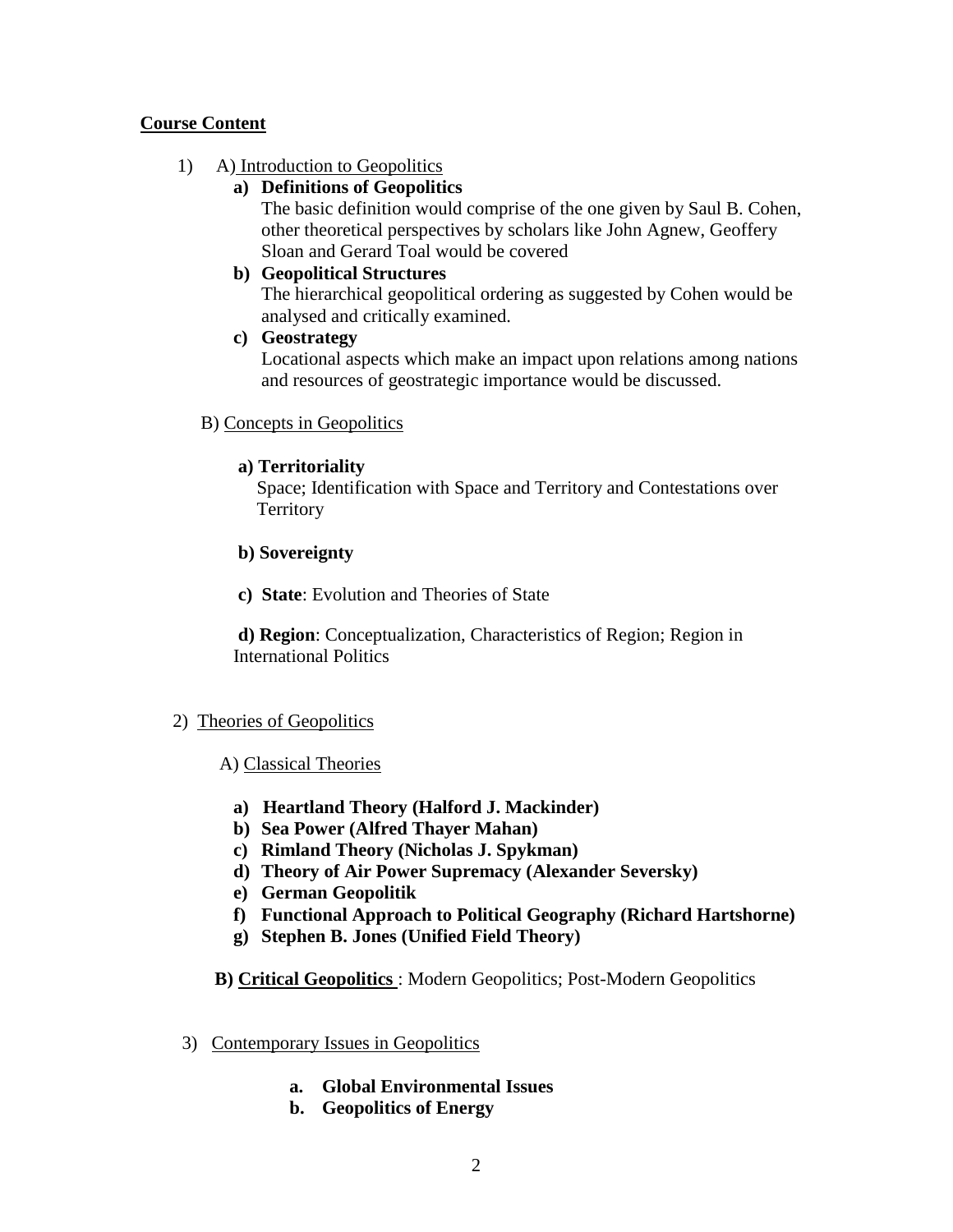#### **c. Globalization and Geopolitics**

**d. Boundary Issues**

### **Reading List**

#### **Books**

Agnew, John (2003), *Geopolitics- Revisioning World Politics*, Routledge: London

Agnew, John (ed.)(1997), *Political Geography: A Reader*, Arnold: London

Blacksell, Mark(2006), *Political Geography*, Routledge: London

 Blouet, Brian W. (2001), *Geopolitics and Globalization in the Twentieth Century*, Reaktion Books: London

 Cohen, Saul B. (2003), *Geopolitics of the World System,* Rowman and Littlefield: Lanham

 Dodds, Klaus and David Atkinson (eds.)(2000), *Geopolitical Traditions: A Century of Geopolitical Thought*, Routledge: New York

 Dodds, Klaus (2000), *Geopolitics in a Changing World*, Prentice Hall: Essex, England

 Glassner, Martin Ira and Chuck Fahrer (2004), *Political Geography*, John Wiley: Danvers, Massachusetts

Harvey, David (1990), *The Condition of Postmodernity*, Blackwell: Oxford

 Jones, Michael, Rhys Jones and Michael Woods (2004), *An Introduction to Political Geography: Space, Place and Politics*, Routledge: London

 Kupchan, Charles A. (ed.)(2001), *Power in Transition: The Peaceful Change of International Order*, United Nations University Press: Tokyo

 Nayar, Baldev Raj (2005),*Geopolitics Of Globalization*, Oxford University Press: New Delhi

 Paret, Peter (ed.)(1986), *Makers Of Modern Strategy: from Machiavelli to the Nuclear Age*, Princeton University Press: Princeton

 Prescott, J.R.V. (1987), *Political Frontiers and Boundaries*, Allen and Unwin: London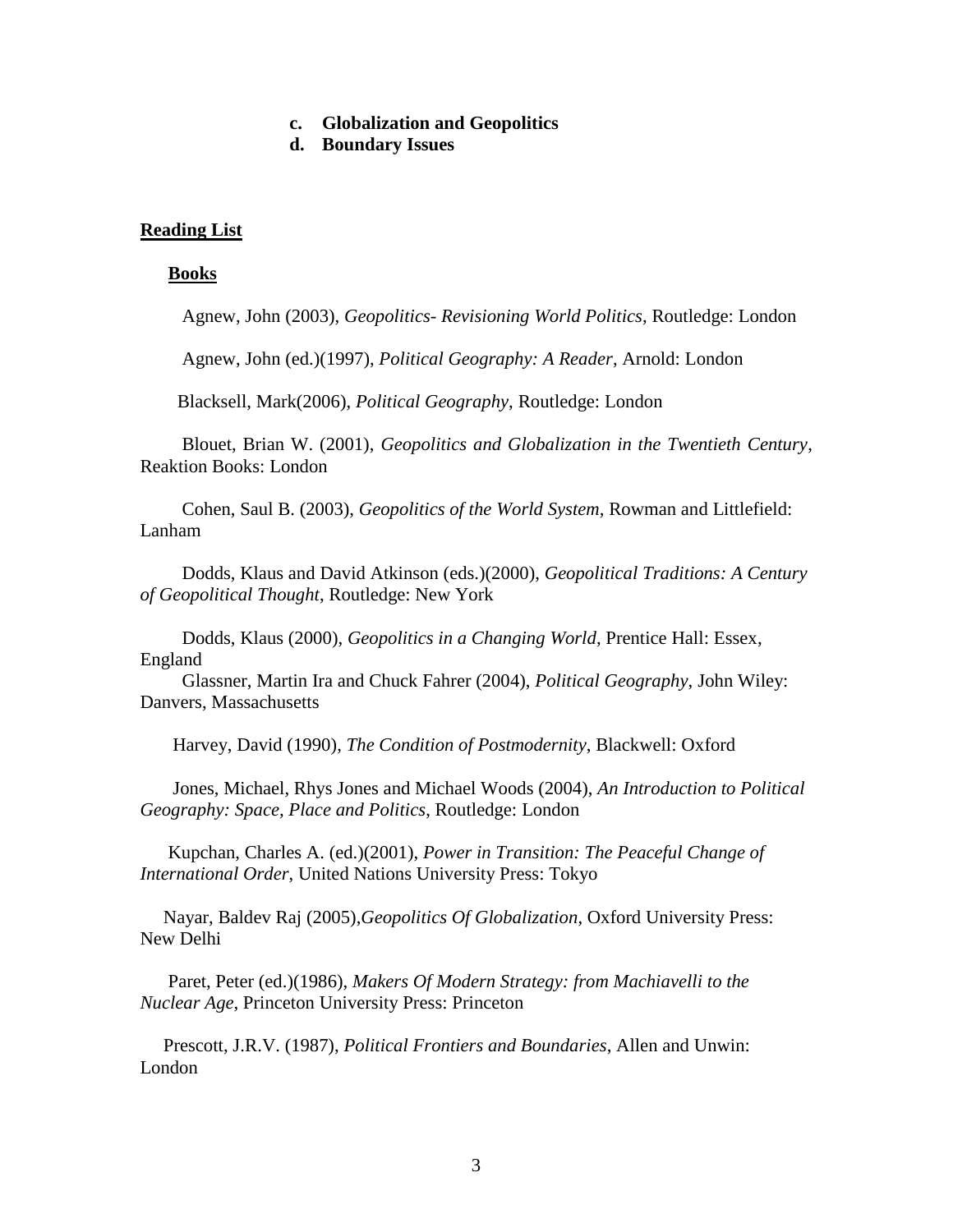Sassen, Saskia (2006), *Territory, Authority, Rights: From Medieval to Global Assemblages*, Princeton University Press, Princeton, New Jersey

 Tuathail, Gearoid O. and Dalby, Simon (1998) (eds.), *Rethinking Geopolitics*, Routledge: London

 Waltz, Kenneth N. (1983), *Theory of International Politics*, Addison-Wesley: **Massachusetts** 

 Wolch, Jennifer and Michael Dear (eds.)(1989), *The Power of Geography: How Territory Shapes Social Life*, Unwin and Hyman: London

#### **Articles in Journals**

Agnew, John, "The New Global Economy: Time-Space Compression, Geopolitics, and Global Uneven Development", *Journal of World Systems Research*, Vol.7, No.2, Fall 2001,pp.133-154

Bassin, Mark and Konstantin E. Aksimov, "Mackinder and the Heartland Theory in Post-Soviet Geopolitical Discourse", *Geopolitics*, Volume 11, No.1, Spring 2006

Brenner, Neil, " Beyond State-Centrism? Space, Territory and Geographical Scale in Globalization Studies, *Theory and Society*, Vol.28, No.1, 1999,pp.39-70

Dijkink, Gertjan, "Geopolitics as a Socialist Movement", *Geopolitics*, Vol.9, No.2/1, 2004

Dodds, Klaus, "Political Geography III: Critical geopolitics after ten years", *Progress in Human Geography*, Vol.25, No.3, 2001,pp.469-484

Fettweis, Christopher J., "Sir Halford Mackinder, Geopolitics, and Policymaking in the 21st Century", *Parameters*, Summer 2000

Frenkel, Stephen, Geography, Empire and Environmental Determinism, *Geographical Review*, Vol.82, No.2, 1992,pp.143-153

Gerace, Michael P., "Between Mackinder and Spykman: Geopolitics, Containment, and After", *Comparative Strategy*, Vol.10, 1991, pp.347-364

Graham, Stephen, "The End of Geography or the Explosion of Place? Conceptualizing Space, Place and Information Technology", *Progress in Human Geography*, Volume 22, No.2, 1998,pp. 165-185

Kearns, Gerry, "Echoes of Mackinder for the Next American Century", *Geopolitics*, Vol.11, No.1, Spring 2006